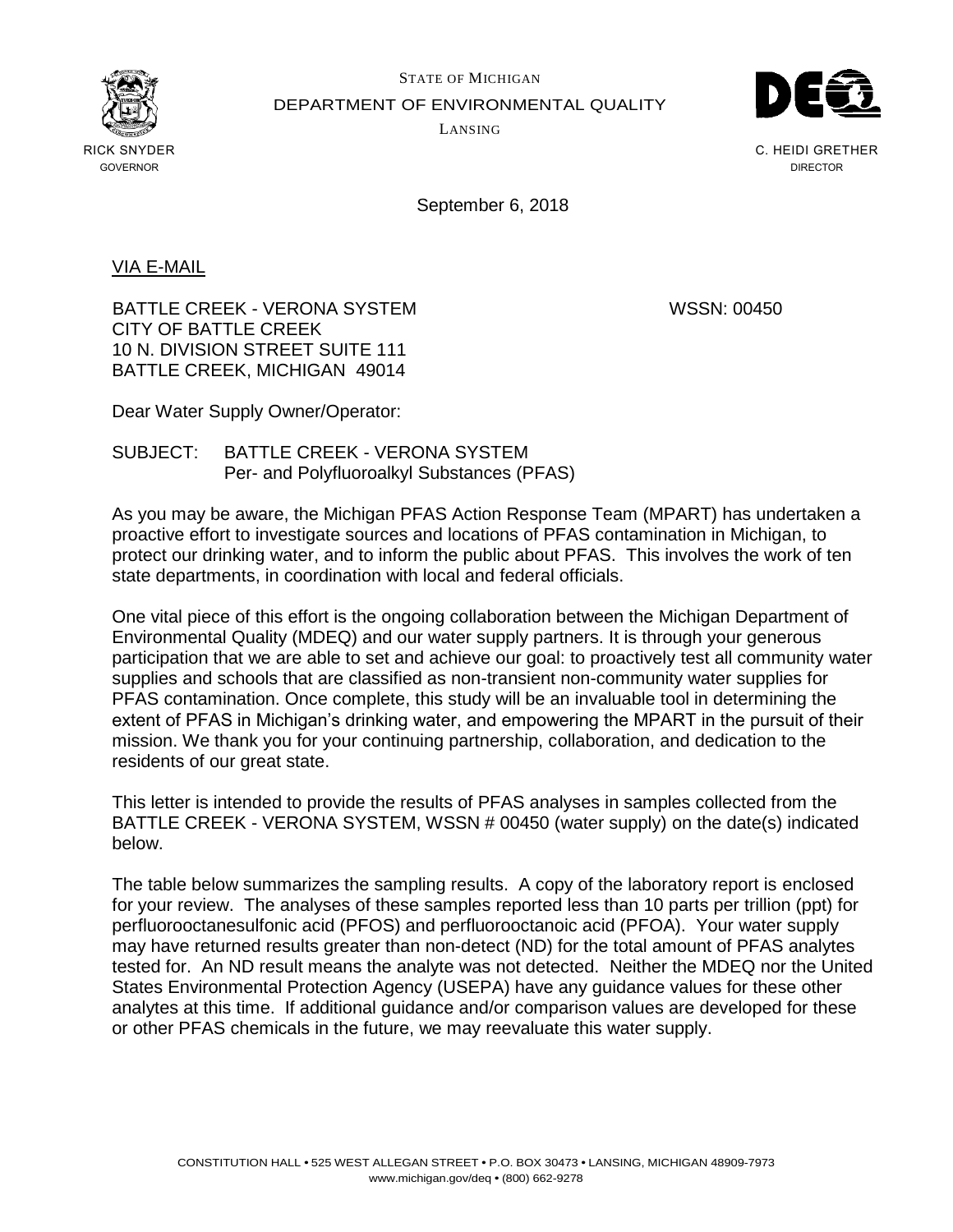## BATTLE CREEK - VERONA SYSTEM Page 2 September 6, 2018

| Date Collected | Sampling<br>Location | <b>PFOS + PFOA</b><br>(ppt) | $LHA$ (ppt)<br>$PFOS +$<br><b>PFOA</b> | <b>Total Tested</b><br>PFAS (ppt) |
|----------------|----------------------|-----------------------------|----------------------------------------|-----------------------------------|
| 7/25/2018      | TP101                | ND                          | 70                                     | ND                                |

ND – The parameter was not detected based on the laboratory's analytical report. See Official lab results for test method used.

Currently, there is no regulatory drinking water standard for any of the PFAS chemicals. However, in May 2016 the USEPA established a non-regulatory Lifetime Health Advisory (LHA) for two of these chemicals, PFOS and PFOA. The LHA for PFOS and PFOA is 70 ppt combined, or individually if only one of them is present. The USEPA recommends that this LHA applies to both short-term (i.e., weeks to months) scenarios during pregnancy and lactation, as well as to lifetime-exposure scenarios. The LHA is the level, or amount, below which no harm is expected from these chemicals. The Michigan Department of Health and Human Services (MDHHS), as well as the MDEQ, have used this LHA of 70 ppt to inform decisions on actions that should be taken or are recommended to reduce exposure and prevent increased risk to public health from these PFAS contaminants. The USEPA has not set health advisory levels for the other PFAS compounds because not enough is known about them.

Additional information on the health effects of PFAS can be found on the Agency for Toxic Substances and Disease Registry (ATSDR) website listed at the end of this correspondence.

The concentrations of PFOS and PFOA in these samples are well below the USEPA LHA of 70 ppt and are not expected to result in adverse health effects as long as the concentrations are shown to remain below the LHA over time.

Because of the detection of low levels found in the water supply, we have the following recommendations for your consideration. These recommendations are essentially the same actions we have advised public water systems to follow for the past 30-plus years when a new contaminant has been confirmed as present in their drinking water.

- 1. Inform the public of these sample results through posting on your website or other means. The MDEQ, in collaboration with the MDHHS, has developed a toolkit containing communication templates to help notify the consumers of your water supply on the presence of PFAS in the drinking water and the response measures that are being initiated. This is a resource available to you if you choose and can be modified to fit your needs. The toolkit is available at [www.michigan.gov/pfasresponse](http://www.michigan.gov/pfasresponse) and click on "visit news and education."
- 2. Please continue with your regularly scheduled monitoring. The MDEQ recommends you also continue monitoring for PFAS on an annual basis to demonstrate the concentrations are consistently and reliably below any existing LHA.

These recommendations are based on the best available and most current information and may change depending on additional information related to site conditions; the availability of new data; or other new information as it becomes available. We may recommend further action at that time.